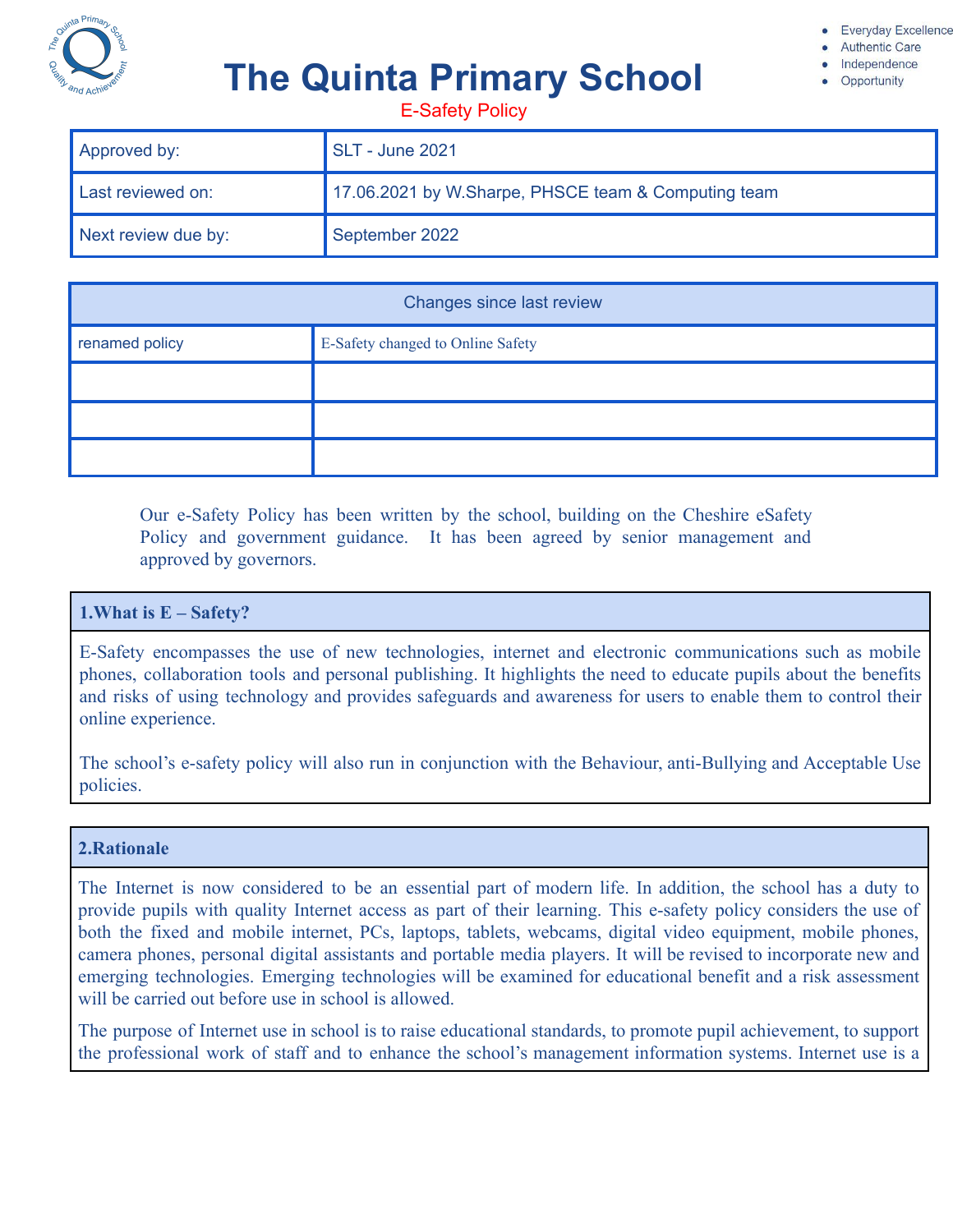part of the statutory curriculum and a necessary tool for staff and pupils. Internet access is an entitlement for students who show a responsible and mature approach to its use.

The school will ensure that all members of the school community are aware of the e-safety policy and the implications for the individual. E-safety depends on staff, governors, parents and, where appropriate, the pupils themselves taking responsibility for the use of Internet and other communication technologies.

# **3.Guidance**

# End to End e-Safety

E-Safety depends on effective practice at a number of levels:

- Responsible ICT use by all staff and students; encouraged by education and made explicit through published policies.
- Sound implementation of e-safety policy in both administration and curriculum, including secure school network design and use.
- Safe and secure broadband Network including the effective management of Website filtering.
- National Education Network standards and specifications.

#### **4.Teaching and learning**

#### **Why Internet use is important**

- The Internet is an essential element in 21st century life for education, business and social interaction. The school has a duty to provide students with quality Internet access as part of their learning experience.
- Internet use is a part of the statutory curriculum and a necessary tool for staff and pupils.
- Where Internet activities are part of the curriculum they will be planned so that they enrich and extend the learning activities. Staff will guide pupils through on-line activities that will support the learning outcomes planned for the age and maturity of the pupils. All websites used for specific activities will have been approved by the school.

#### **5.Internet use will enhance learning**

The school Internet access is designed for pupils and family use and includes filtering appropriate to the age of pupils.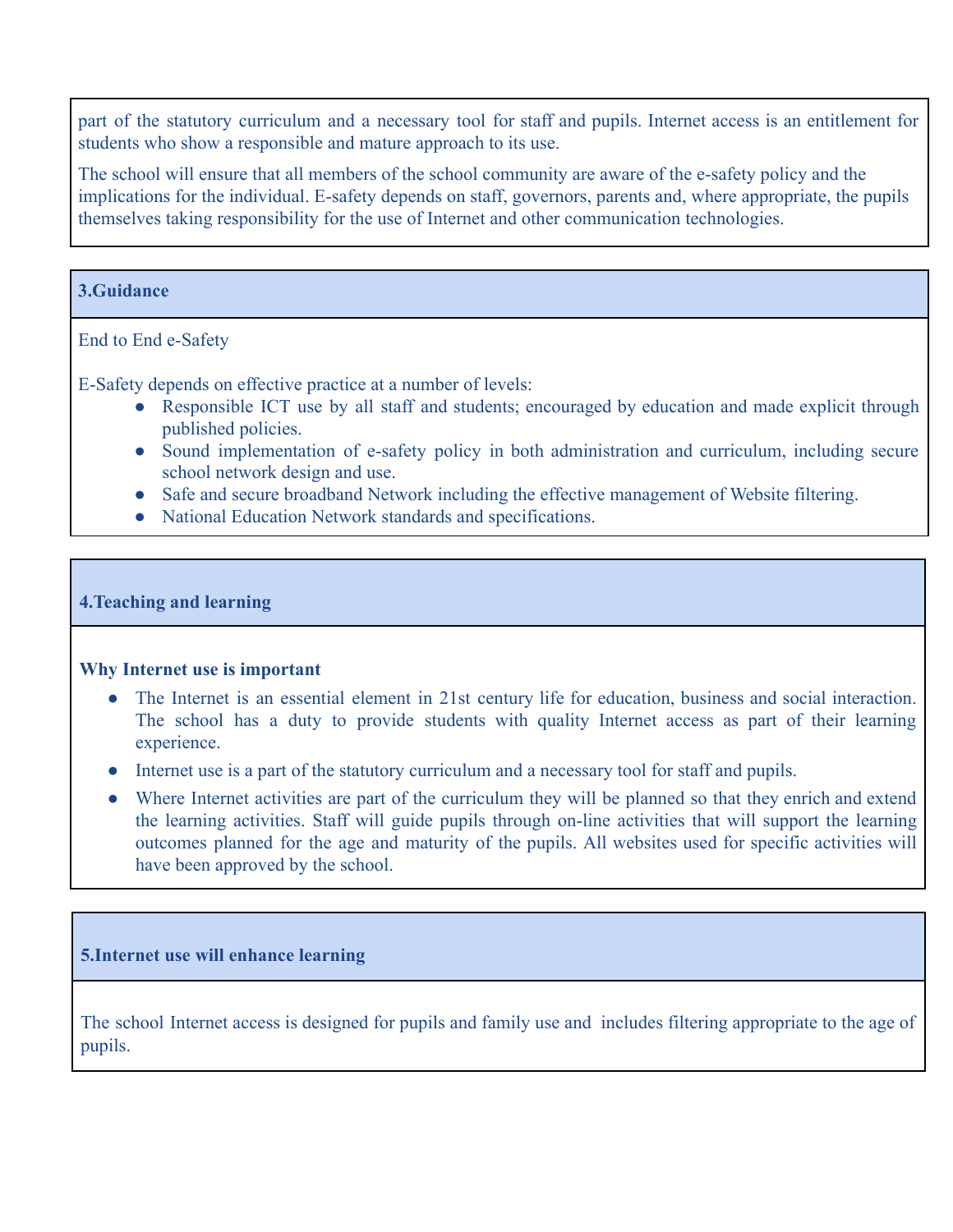- Pupils and families will be taught what Internet use is acceptable and what is not and given clear objectives for Internet use.
- Pupils will be educated in the effective use of the Internet in research, including the skills of knowledge location, retrieval and evaluation
- The children access the internet to make use of the school's learning platform, collaborative work e.g. shared documents whilst learning about safe and secure use of the internet, messaging, forums and personal web pages. These will be closely monitored by staff and the teaching of safe practice online will feature in every online lesson.

## **6.Pupils will be taught how to evaluate Internet content**

The school will ensure that the use of Internet derived materials by staff and pupils complies with copyright law.

# **7.Managing Internet Access**

#### **Information system security**

- School ICT systems and security will be reviewed regularly. *(Please refer to the Appendix 1)*
- Virus protection will be installed on every computer and will be set to update automatically at least every week if not daily.

#### **8.E-mail and Messaging**

Pupils must immediately tell a teacher if they receive offensive messages which will also become alerts on the staff login area of the website.

- Pupils must not reveal personal details of themselves or others in any communication, or arrange to meet anyone without specific permission.
- E-mail sent to an external organisation should be written carefully and authorised before sending, in the same way as a letter written on school headed paper.
- If staff use email as a means of communicating with other agencies or colleagues in other schools, this should be done so through their school's email account.

**9.Published content and the school website**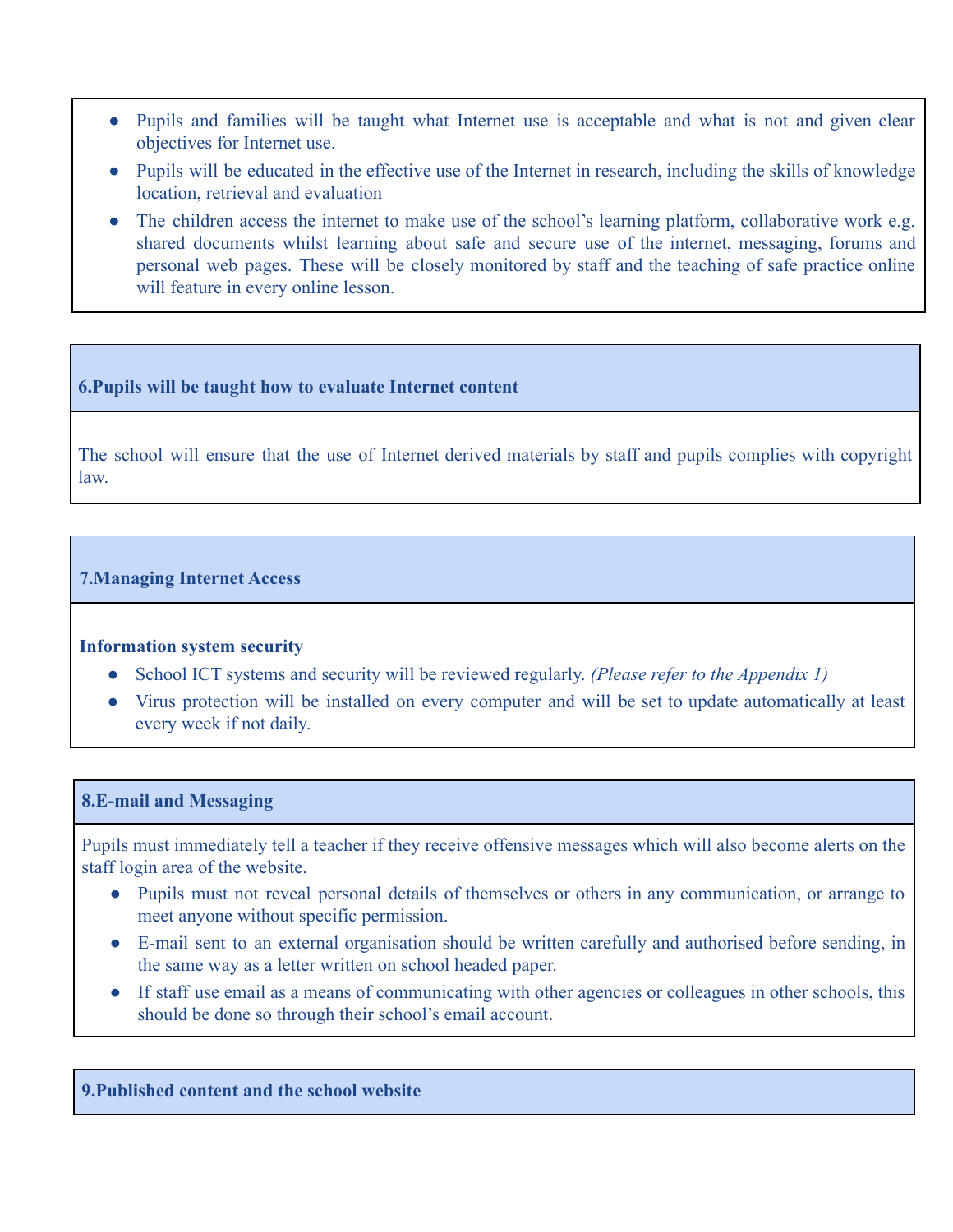The contact details on the website should be the school address, e-mail and telephone number. Staff or pupils' personal information will not be published on the website or on the public content area.

#### **10.Publishing pupil's images and work**

Photographs that include pupils will be selected carefully and will not enable individual pupils to be clearly identified in the website or public content areas.

- Pupils' full names will not be used anywhere on the Web site or Blog in association with photographs.
- Written permission from parents or carers will be obtained before photographs of pupils are published on the school Web site this will be in the child's planner and signed at the start of the year
- Pupil's work can only be published with the permission of the pupil and parents on Seesaw and class blogs

# **11.Social networking and personal publishing**

The school will block/filter access to social networking sites.

- Newsgroups will be blocked unless a specific use is approved.
- Pupils will be advised never to give out personal details of any kind which may identify them or their location.
- Pupils and parents may be advised that the use of social network spaces outside school is inappropriate for primary aged pupils.
- Staff are advised that they should consider the consequences and possible repercussions of any information that they make available online, for example on a social networking site. Particular care should be taken in the posting of photographs, videos and information related to the school, school life, staff and pupils and they should refer the Staff Acceptable Use Policy.

#### **12.Managing filtering**

The school's internet is filtered through a proxy server and a firewall managed by EXA networks. The school also employs a fortnightly technician to manage the service and technical support, ensuring the filtering is constantly reviewed and up to date.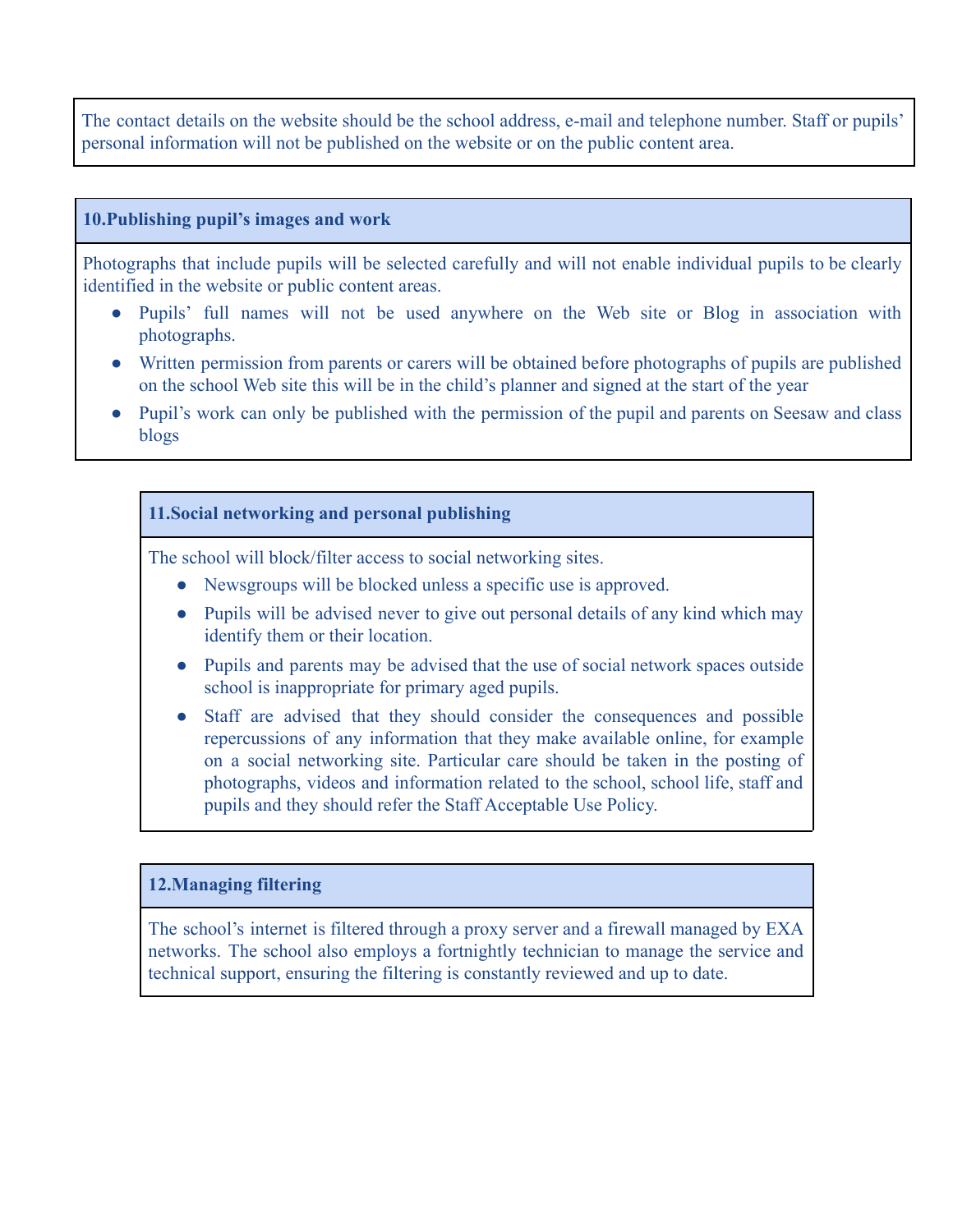- If staff or pupils discover an unsuitable site, it must be reported to the computing team who should be known to all members of the school community and then the issue should be referred to the LA ICT helpdesk.
- Senior staff will ensure that regular checks are made to ensure that the filtering methods selected are appropriate, effective and reasonable.

**13.Managing video conferencing - In the event that video conferencing is used:**

- IP video conferencing should use the educational broadband network to ensure quality of service and security rather than the Internet.
- Pupils should ask permission from the supervising teacher before making or answering a video conference call.
- Video conferencing will be appropriately supervised for the pupils' age.

## **14.Managing emerging technologies**

- Emerging technologies will be examined for educational benefit and a risk assessment will be carried out before use in school is allowed.
- Mobile phones will not be used during lessons or formal school time. The sending of abusive or inappropriate text messages is forbidden.
- Staff will not use personal equipment or non school personal electronic accounts when contacting students or parents. They will be issued with a school phone where contact with pupils is required. For further guidance, staff should refer to their Acceptable Use Policy.

#### **15.Protecting personal data**

• Personal data will be recorded, processed, transferred and made available according to the Data Protection Act 2018.

#### **16.Policy Decisions**

#### **Authorising Internet access**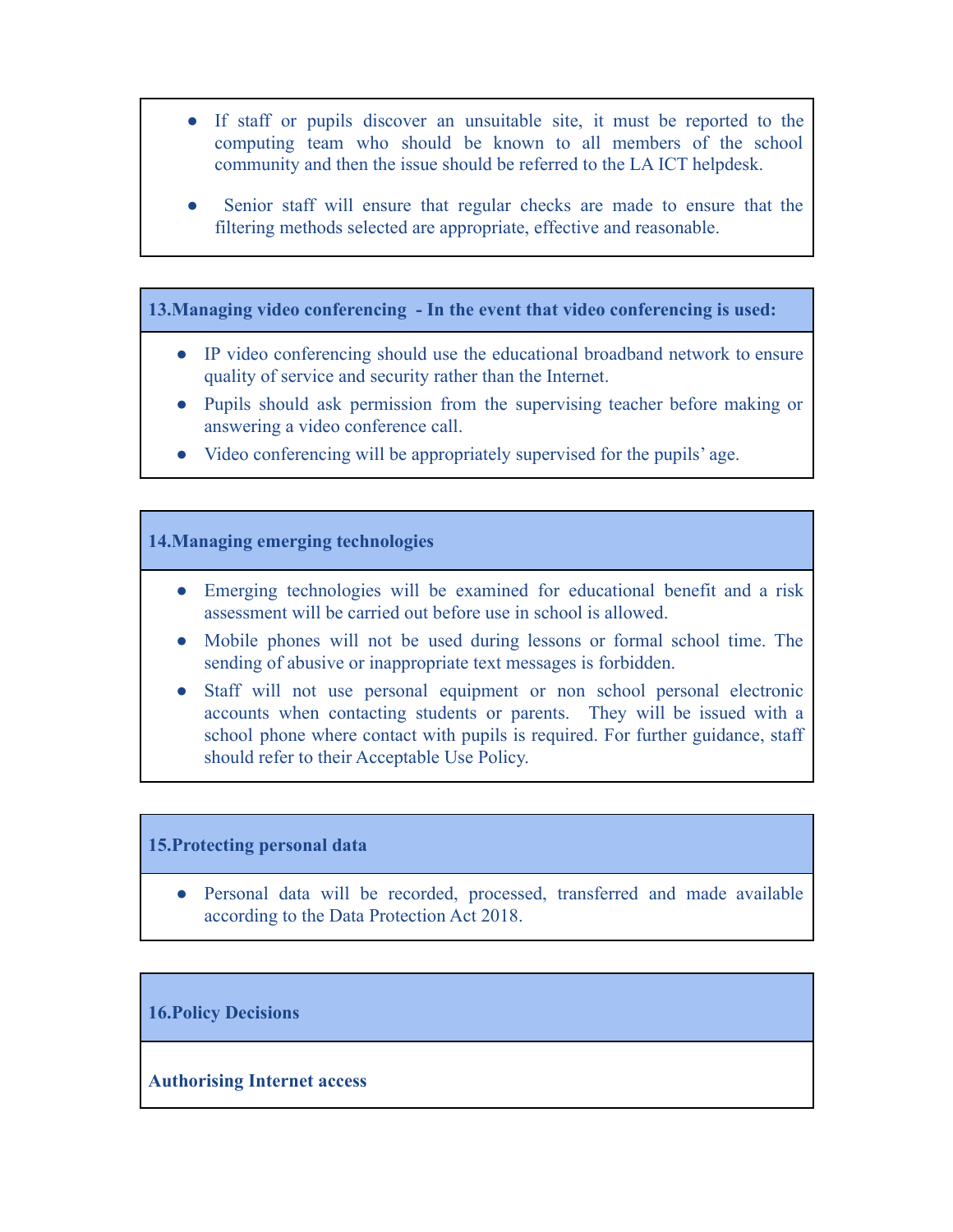- All staff must read and sign the 'Staff Acceptable Use Policy' before using any school ICT resource.
- All students and their parents must read and agree to the 'Students' Safety Rules in the Pupils'Acceptable Use Policy'.
- Parents will be asked to agree to and return a consent form in their child's planner with respect to the 'Students' Safety Rules' in the Pupils' Acceptable Use Policy.
- The school will keep a record of all staff, pupils and governors who are granted access to the Learning Platform and of any children who do not have parental permission to use the internet. The record will be kept up-to-date, for instance a member of staff may leave or a pupil's access be withdrawn.
- Within the Primary school access to the Internet will be supervised. Lower down the school staff will direct learning to specific, approved on-line materials.

## **17.Assessing risks**

- The school will take all reasonable precautions to ensure that users access only appropriate material. However, due to the international scale and linked nature of Internet content, it is not possible to guarantee that unsuitable material will never appear on a school computer. Neither the school nor the local authority can accept liability for the material accessed, or any consequences of Internet access.
- The school will regularly audit ICT provision to establish if the e-safety policy is adequate and that its implementation is effective.

#### **18.Handling e-safety complaints**

- Complaints of Internet misuse will be dealt with by a senior member of staff and in line with the school's complaint policy.
- Any complaint about staff misuse must be referred to the head teacher.
- Complaints of a child protection nature must be dealt with in accordance with school child protection procedures.

#### **19. Introducing the e-safety policy to pupils**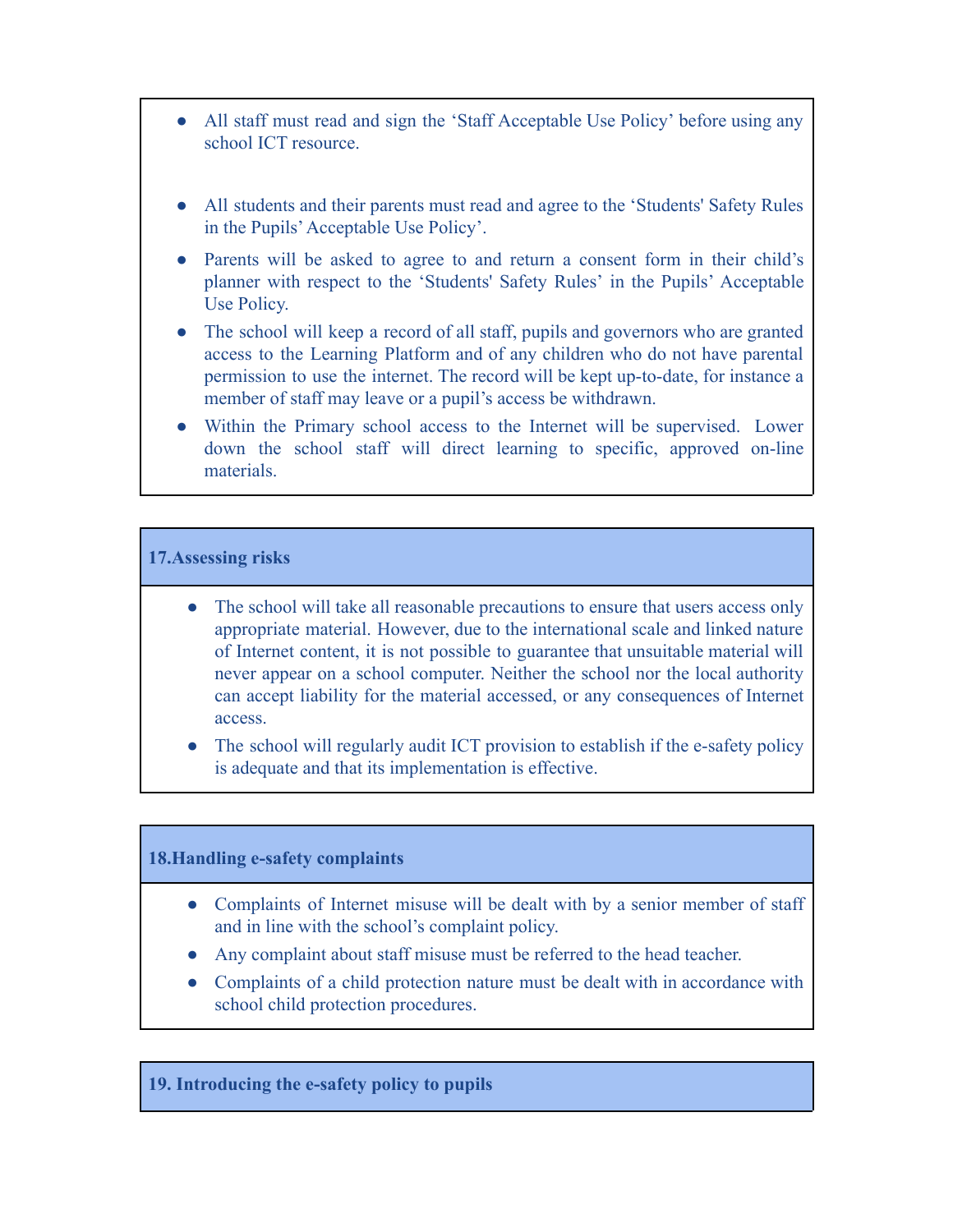● Pupils will be informed that network and Internet use will be monitored. Pupils will be taught to follow the 10 rules for staying safe on-line as outlined below:

- 1. *Don't give out personal info*
- 2. *Tell if you find something that is not right*
- 3. *Don't agree to meet people*
- 4. *Never send your picture*
- 5. *If some one says something mean online tell a grown up*
- 6. *Don't do things online you know are wrong*
- 7. *Check before you download anything*
- 8. *Don't give out your password*
- 9. *Set up rules for going on line*
- 10. *Show your Parents and Carers how you use the internet. SHARE*

#### **20. Staff and the e-Safety policy**

- All staff will be given the School e-Safety Policy and its importance explained.
- Staff should be aware that Internet traffic can be monitored and traced to the individual user. Discretion and professional conduct is essential.
- All staff and governors with access to ICT equipment or learning platform will be asked to sign the Acceptable Use Policy

#### **21. Enlisting parents' support**

- Parents' attention will be drawn to the School e-Safety Policy in newsletters, the school brochure and on the school Web site.
- Parents will be asked to talk to their children about the school's Acceptable Use Policy and staying safe on-line before signing and returning it to school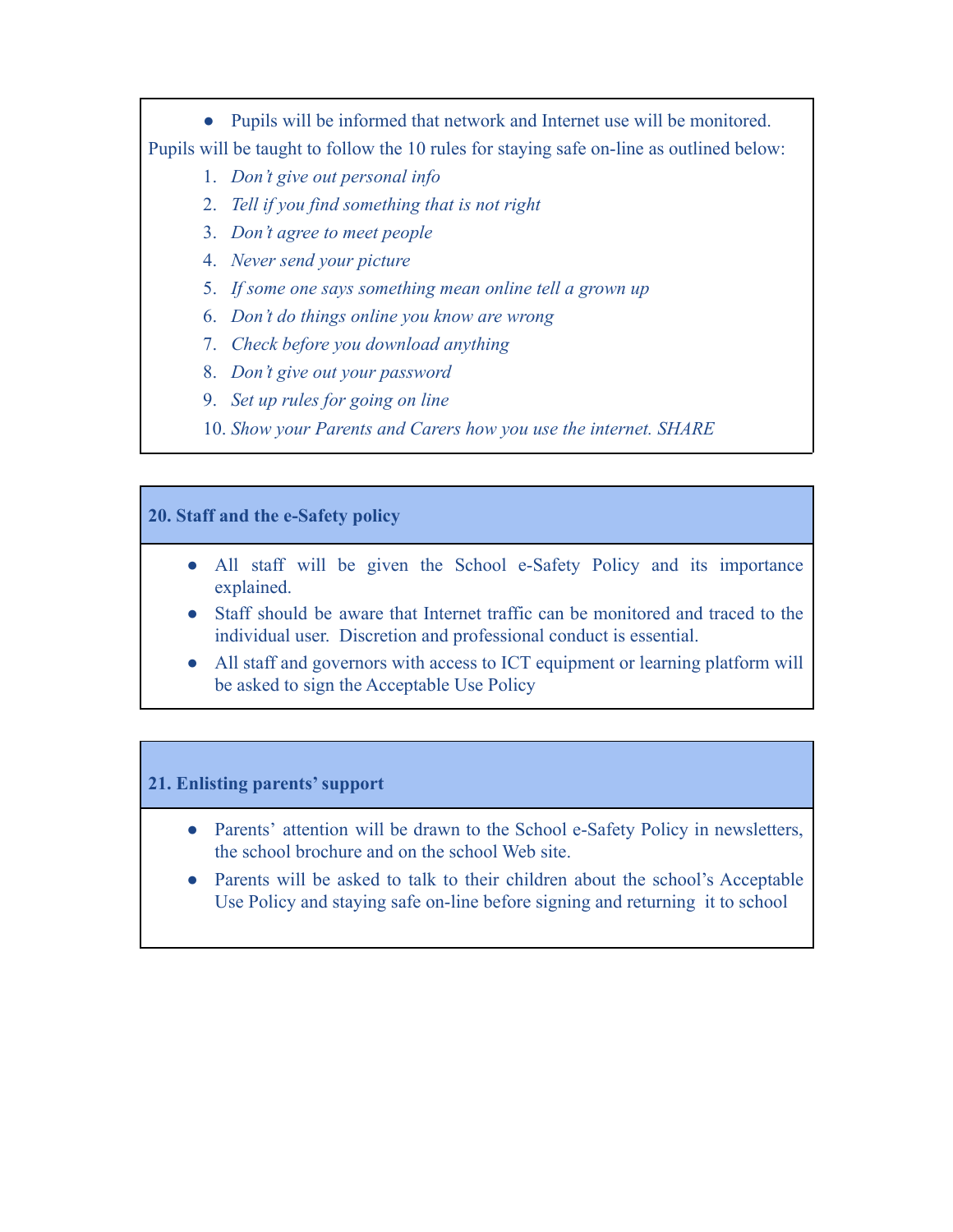Considerations around access to data from, into and within the school are as follows

Where a school is part of the Connected Cheshire network then external security to and from the school is managed by firewalls administered by Connected Cheshire.

Additional protection is provided by filtering services for web traffic and external email traffic which are managed by Connected Cheshire. Where a school has a concern that filtering is not blocking inappropriate websites it is their responsibility to contact Connected Cheshire Help Desk to report the website. Secondary Schools can manage their filtering over and beyond the service provided by Connected Cheshire.

Where a school buys into a third party ISP service then generally the responsibility to provide firewalls and filtering services is with the schools.

Schools should take responsibility for deciding who is allowed access to data within and external to the school through the use of an authentication policy (user identification and passwords need to be issued and managed)

It is the school's responsibility to ensure that the security of any wireless networks is set to block unauthorised access. Where possible the school should seek to upgrade systems to meet the County recommended standard which is available from the ICT section on the Cheshire Learning Portal.

It is good practice to set screen savers to engage after a maximum of 20 minutes which **require the user to log back** in when deactivated. This helps maintain security of systems by minimising the risk of computers being left logged on for extended periods of time and enabling user accounts to be abused by unauthorised users.

Virus protection should be installed on every computer and should be set to update automatically at least every week if not daily.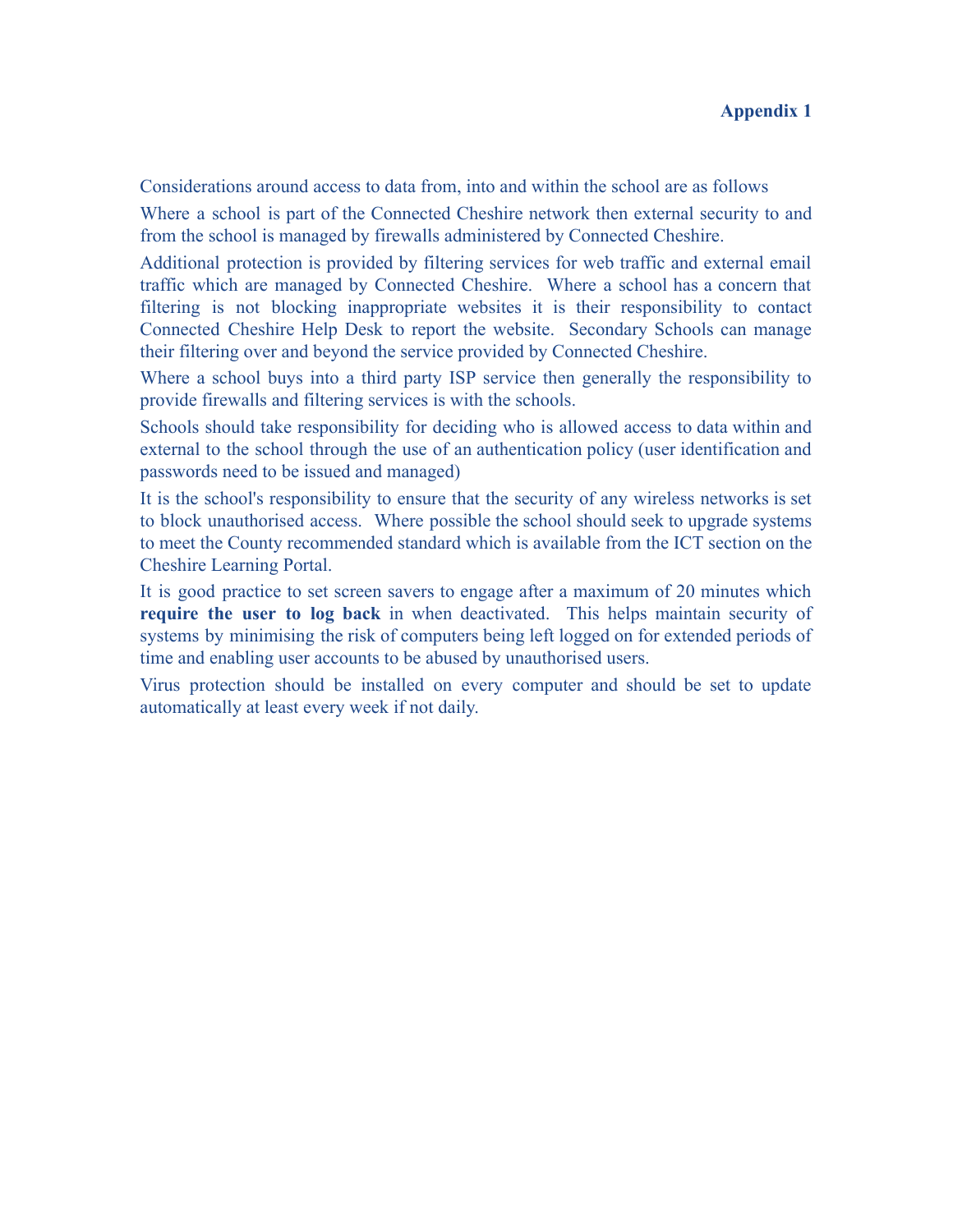#### **Activities Key e-safety issues** Creating web directories to provide easy access to suitable websites Parental consent should be sought. Pupils should be supervised. Pupils should be directed to specific, approved on-line materials. Using search engines to access information from a range of websites. Parental consent should be sought. Pupils should be supervised. Pupils should be taught what internet use is acceptable and what to do if they access material they are uncomfortable with. Exchanging information with other pupils and asking questions of experts via e-mail. Pupils should only use approved e-mail accounts. Pupils should never give out personal information. Consider using systems that provide online moderation e.g. The Learning Platform. Publishing pupils' work on school and other websites. Pupil and parental consent should be sought prior to publication. Pupils' full names and other personal information should be omitted. Publishing images including photographs of pupils. Parental consent for publication of photographs should be sought. Photographs should not enable individual pupils to be identified. File names should not refer to the pupil by name. Communicating ideas within chat rooms or online forums. Only chat rooms contained with the schools Learning Platform and linked to educational use and that are moderated should be used. Access to other social networking sites should be blocked. Pupils should never give out personal information. Audio and video conferencing to gather information and share pupils' work. Pupils should be supervised. Only sites that are secure and need to be accessed using an e-mail address or protected password should be used.

# **Guidance on internet use - Possible teaching and learning activities**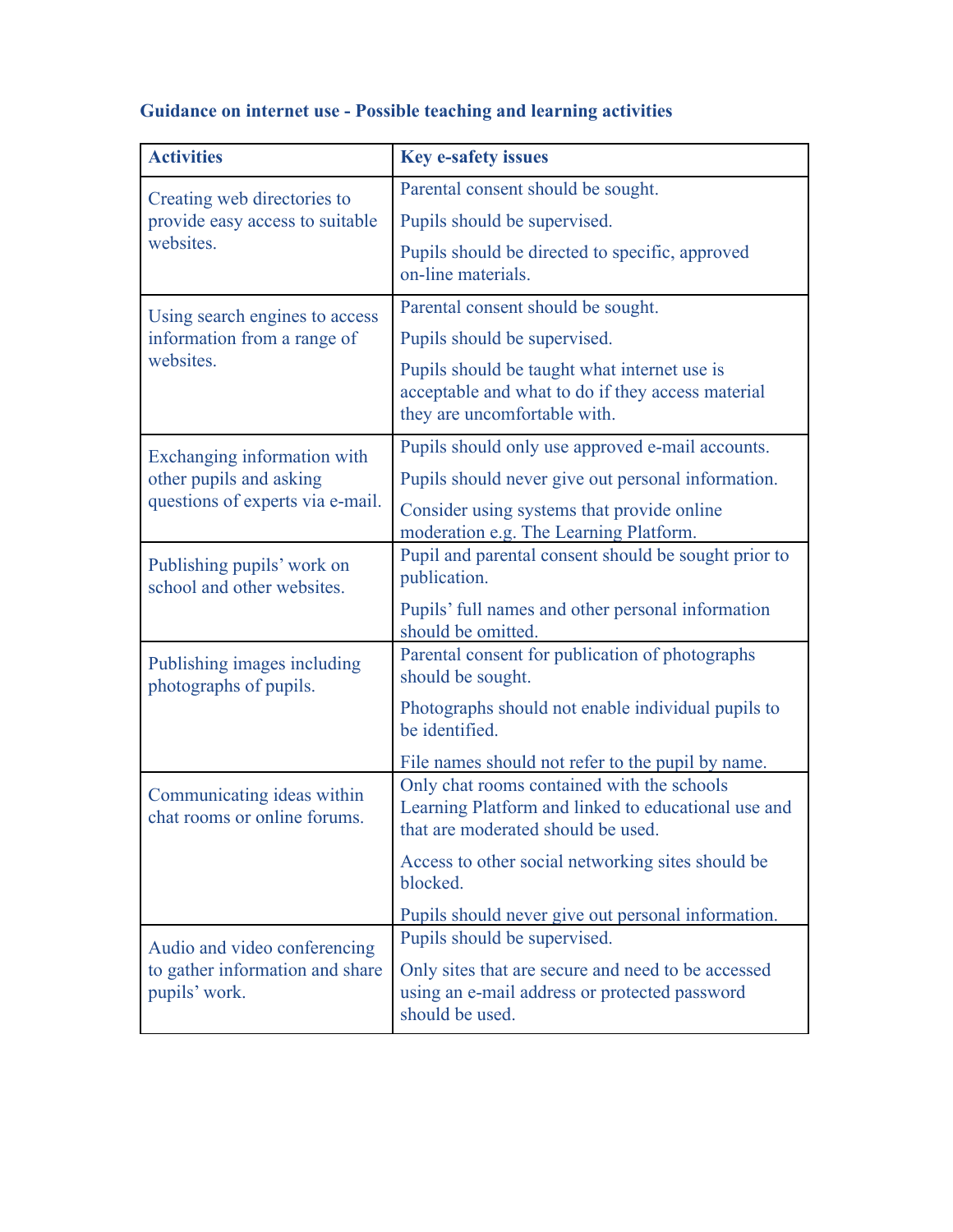# **Guidance in response to an incident of concern**

Internet technologies and electronic communications provide children and young people with the opportunity to broaden their learning experience and develop creativity in and out of school. However, it is also important to consider the risks associated with how these technologies are used.

Any e-Safety Policy should also recognise and seek to develop the skills that children and young people need when communicating and using these technologies properly, while keeping safe and secure, and acting with respect for other users.

These risks to e-safety are, of course, caused by people acting inappropriately or even illegally. Any potential issue must be dealt with at a personal level. Teachers are the first line of defence; their observation of behaviour is essential in detecting danger to pupils and in developing trust so that issues are reported. Incidents will vary from the prank or unconsidered action to occasional extremely concerning incidents that may involve Child Protection Officers or the Police.

This section will help staff determine what action they can take within the school and when to hand the issue over to the school-based Child Protection Coordinator, the e-Safety Officer or the Police Liaison Officer.

# *What does electronic communication include?*

- **Internet collaboration tools:** social networking sites and blogs
- **Internet Research**: web sites, search engines and Web browsers
- **Mobile Phones and personal digital assistants** (PDAs)
- **Internet communications:** e-Mail and instant messaging (IM)
- **Webcams and videoconferencing**

# *What are the risks?*

- **●** Receiving inappropriate content
- **●** Predation and grooming
- **●** Requests for personal information
- **●** Viewing 'incitement' sites
- **●** Bullying and threats
- **●** Identity theft
- **●** Publishing inappropriate content
- **●** Online gambling
- **●** Misuse of computer systems
- **●** Publishing personal information / images
- **●** Hacking and security breach

# *How do we respond?*

The flowchart on the next page illustrates the approach to investigating an incident of concern. This diagram should not be used in isolation and the Child Protection Unit and Designated staff member should be consulted.